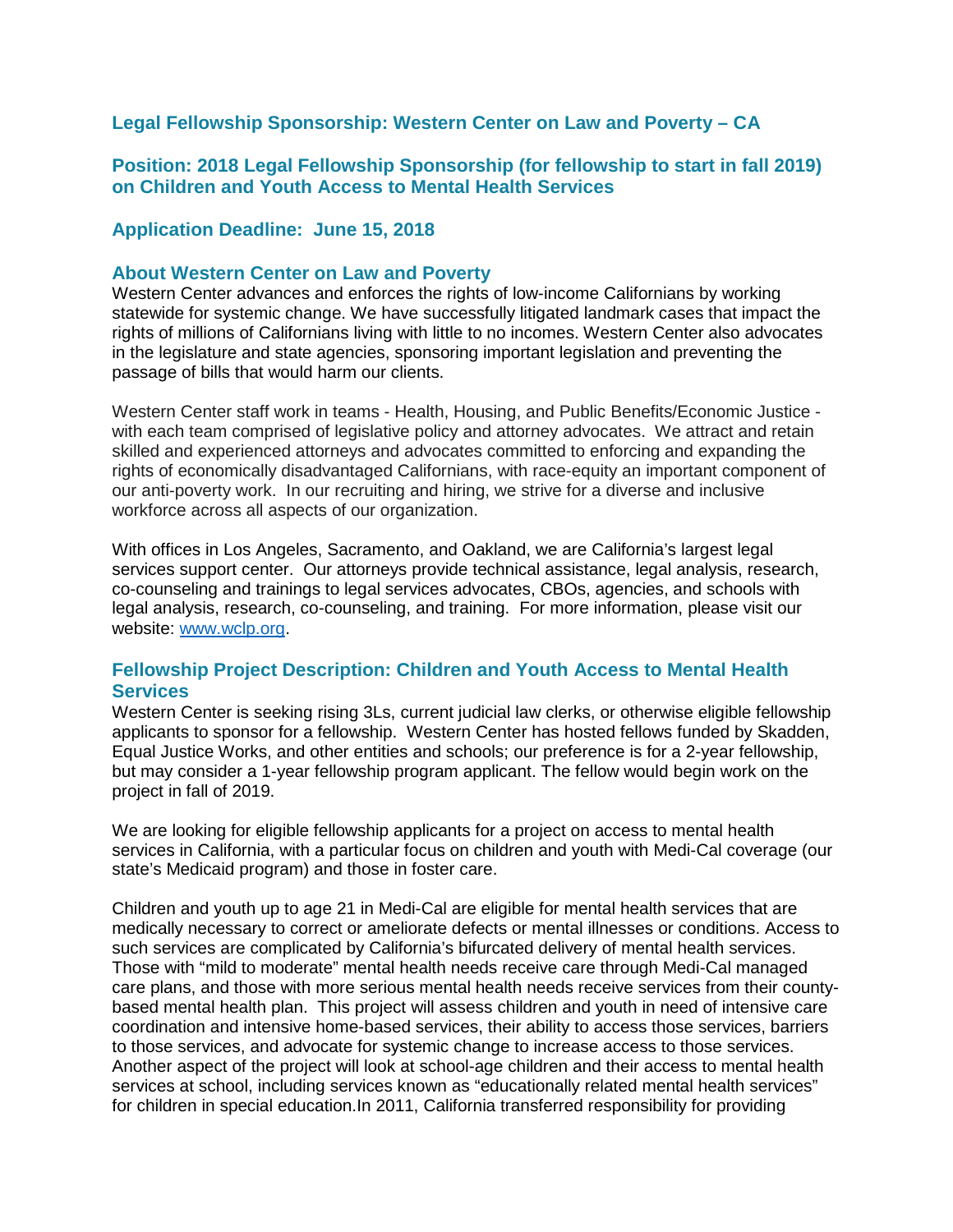educationally related mental health services from county-based mental health plans to local educational agencies, or school districts. According to a state audit of such services, there are approximately 700,000 California children with serious emotional disturbances, but only 120,000 are receiving mental health services as part of their individualized educational plan. This project will also assess and address the lack of availability of educationally related mental health services and the intersection of those services with the intensive care coordination and intensive home-based mental health services for qualifying children and youth in Medi-Cal. In doing so, we anticipate the project will address the disproportionate suspensions of students in special education, especially Black students and other students of color, a phenomenon which is exacerbated by lack of appropriate mental health services.

The fellow would work with both Western Center's Health Care and Public Benefits/Economic Justice teams.

# **Qualifications**

- Current judicial law clerk or rising 3L with a J.D. awarded or to be awarded from an accredited U.S. law school; if not a 3L or current judicial law clerk but otherwise eligible for a law fellowship, please identify the particular fellowship program in your cover letter;
- Excellent writing and oral communication skills;
- Well-developed legal research skills;
- A demonstrated ability to work collaboratively in a team environment and in political or potentially sensitive settings;
- Ability to think creatively, be strategic, and exercise good judgment;
- Experience working in the areas of Medicaid, foster care, TANF, and/or mental health services preferred;
- Experience in a legal services program preferred, or working with underrepresented populations;
- Experience with posting on social media platforms as an advocacy tool preferred; and
- Membership in the California State Bar is required at the time of hiring or within six months of hiring.

## **Compensation**

Depending on the source of fellowship funding secured, we will work with the successful applicant to ensure a compensation and benefits package commensurate with experience and within the scope of our office's compensation range.